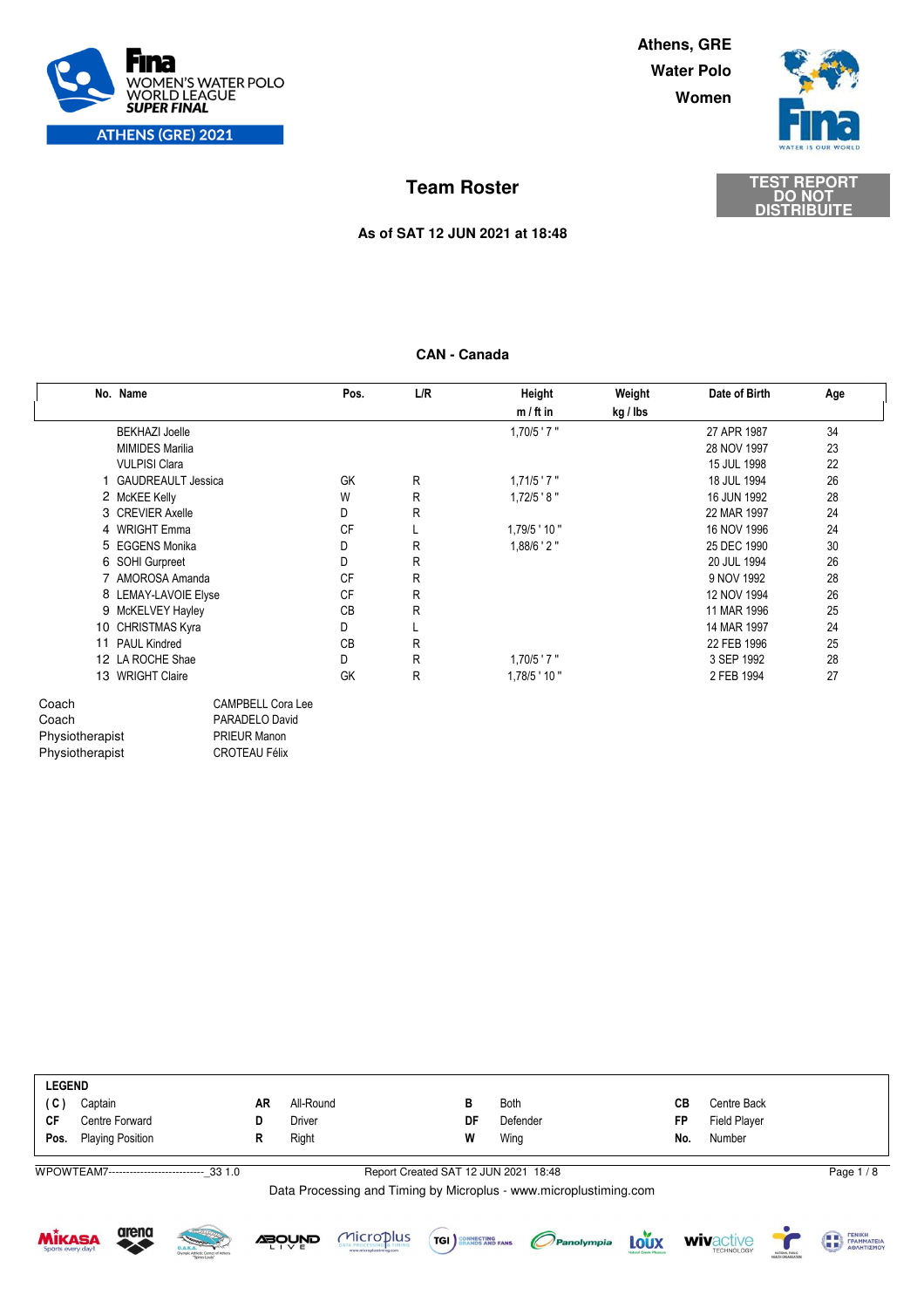

**Women Water Polo Athens, GRE**



## **DISTRIBUITE DO NOT TEST REPORT Team Roster**

### **As of SAT 12 JUN 2021 at 18:48**

### **ESP - Spain**

| No. Name                        |                                 | Pos.      | L/R | Height           | Weight   | Date of Birth | Age |
|---------------------------------|---------------------------------|-----------|-----|------------------|----------|---------------|-----|
|                                 |                                 |           |     | $m / ft$ in      | kg / Ibs |               |     |
| <b>AZNAR DIEZ Alejandra</b>     |                                 |           |     | $1,66/5$ ' 5"    |          | 11 JUN 2000   | 21  |
| <b>RUIZ Elena</b>               |                                 |           |     |                  |          | 29 OCT 2004   | 16  |
| <b>ESTER RAMOS Laura</b>        |                                 | GK        | R   | $1,72/5$ ' 8"    | 53/117   | 22 JAN 1990   | 31  |
| 2 BACH Marta                    |                                 | <b>CB</b> | R   | $1,76/5$ ' 9"    | 67/148   | 17 FEB 1993   | 28  |
| 3 ESPAR I LLAQUET Anna          |                                 | D         | R   | $1,80/5$ ' 11 "  | 63/139   | 8 JAN 1993    | 28  |
| 4 ORTIZ Bea                     |                                 | W         | R   | $1,78/5$ ' 10 "  | 64/141   | 21 JUN 1995   | 25  |
|                                 | 5 TARRAGO I AYMERICH Roser      | D         | R   | $1,71/5$ ' $7$ " | 62/137   | 25 MAR 1993   | 28  |
| 6 GONZALEZ LOPEZ Irene          |                                 | <b>CB</b> | R   | $1,70/5$ '7"     |          | 23 JUL 1996   | 24  |
| 7 ESPAR LLAQUET Clara           |                                 | <b>CB</b> | R   | $1,77/5$ ' 10"   | 64/141   | 29 SEP 1994   | 26  |
| 8 PENA Pili                     |                                 | W         |     | $1,74/5$ ' 9"    | 61/134   | 4 APR 1986    | 35  |
| 9 FORCA ARIZA Judith            |                                 | W         |     | $1,73/5$ '8"     | 65/143   | 7 JUN 1996    | 25  |
| 10 CRESPI BARRIGA Paula         |                                 | <b>CB</b> | R   | $1,75/5$ '9"     | 70/154   | 7 APR 1998    | 23  |
| <b>GARCIA GODOY Maica</b><br>11 |                                 | <b>CF</b> | R   | $1,88/6$ ' 2"    | 75/165   | 17 OCT 1990   | 30  |
| 12 LEITON ARRONES Paula         |                                 | <b>CF</b> | R   | $1,88/6$ ' 2"    | 96/212   | 27 APR 2000   | 21  |
|                                 | 13 SANCHEZ GONZALEZ Maria Elena | GK        | R   | $1,77/5$ ' 10"   | 64/141   | 22 OCT 1994   | 26  |
| <b>Team Head Coach</b>          | OCA GAIA Miguel Angel           |           |     |                  |          |               |     |
| Coach                           | <b>BLAZEVIC Mirko</b>           |           |     |                  |          |               |     |
| Coach                           | <b>VALLS NART Jordi</b>         |           |     |                  |          |               |     |
| Coach                           | ANDREO GABAN Angel Luis         |           |     |                  |          |               |     |

|           | <b>LEGEND</b>           |    |           |    |             |     |              |  |  |  |
|-----------|-------------------------|----|-----------|----|-------------|-----|--------------|--|--|--|
| (C)       | Captain                 | AR | All-Round | в  | <b>Both</b> | CВ  | Centre Back  |  |  |  |
| <b>CF</b> | Centre Forward          |    | Driver    | DF | Defender    | FP  | Field Player |  |  |  |
| Pos.      | <b>Playing Position</b> |    | Right     | W  | Wing        | No. | Number       |  |  |  |
|           |                         |    |           |    |             |     |              |  |  |  |

WPOWTEAM7---------------------------\_33 1.0

### Report Created SAT 12 JUN 2021 18:48 Page 2 / 8

Data Processing and Timing by Microplus - www.microplustiming.com





Team Doctor **ESTIARTE DUOCASTELLA Alberto**<br>
Physiotherapist MUNCUNILL MORALES Oscar

MUNCUNILL MORALES Oscar







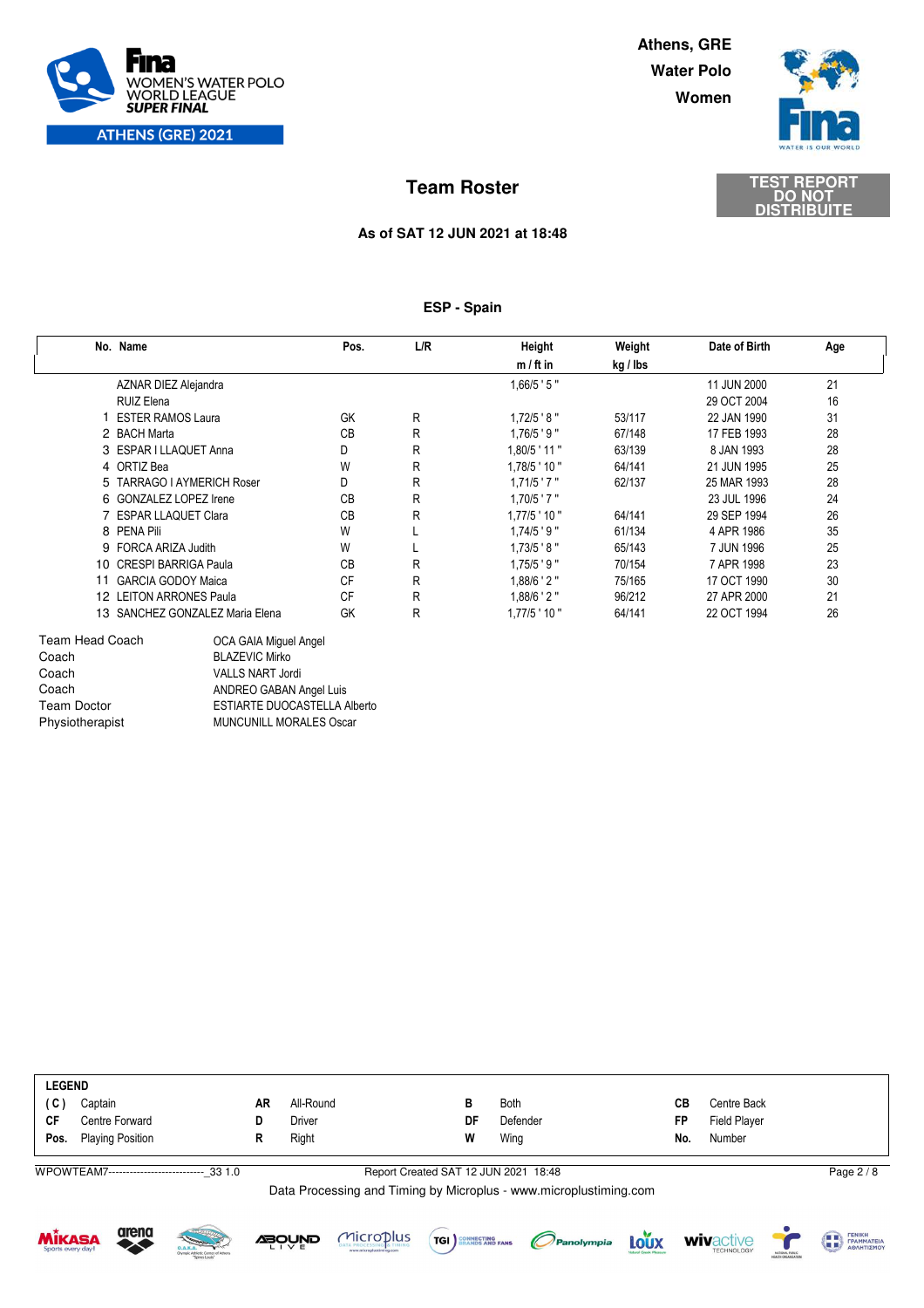

**Women Water Polo Athens, GRE**



**DISTRIBUITE**

# **DO NOT TEST REPORT Team Roster**

### **As of SAT 12 JUN 2021 at 18:48**

### **GRE - Greece**

|    | No. Name                    | Pos.      | L/R | <b>Height</b>    | Weight   | Date of Birth | Age |  |
|----|-----------------------------|-----------|-----|------------------|----------|---------------|-----|--|
|    |                             |           |     | $m / ft$ in      | kg / Ibs |               |     |  |
|    | <b>KANETIDOU Eleni</b>      |           |     |                  |          | 20 FEB 2001   | 20  |  |
|    | SIOUTI Christina            |           |     |                  |          | 1 SEP 2004    | 16  |  |
|    | STAMATOPOULOU loanna        | GK        | R   | $1,84/6$ ' 0 "   | 72/159   | 17 JUN 1998   | 22  |  |
|    | 2 TSOUKALA Christina        | D         | R   | 1.84/6'0''       | 75/165   | 8 JUL 1991    | 29  |  |
|    | 3 TRICHA Foteini            | W         | R   | $1.74/5$ ' 9"    | 70/154   | 26 APR 2005   | 16  |  |
|    | 4 ELEFTHERIADOU Nikoleta    | D         | R   | $1.74/5$ ' 9"    | 66/146   | 17 JAN 1998   | 23  |  |
|    | 5 PLEVRITOU Margarita       | <b>CB</b> | R   | $1.77/5$ ' 10"   | 63/139   | 17 NOV 1994   | 26  |  |
|    | 6 XENAKI Eleni              | <b>CF</b> |     | $1.77/5$ ' 10 "  | 79/174   | 5 JUL 1997    | 23  |  |
|    | 7 NINOU Eirini              | W         | R   | $1.70/5$ ' $7$ " | 63/139   | 20 SEP 2002   | 18  |  |
|    | 8 PATRA Maria               | <b>CB</b> | R   | $1,80/5$ ' 11 "  | 69/152   | 17 OCT 1998   | 22  |  |
|    | 9 TORNAROU Sofia            | <b>CB</b> | R   | $1,74/5$ '9"     | 70/154   | 23 JUL 2004   | 16  |  |
|    | 10 PLEVRITOU Vasiliki       | W         | R   | $1,78/5$ ' 10"   | 63/139   | 8 JUN 1998    | 23  |  |
| 11 | <b>PLEVRITOU Eleftheria</b> | D         | R   | $1.77/5$ ' 10 "  | 67/148   | 23 APR 1997   | 24  |  |
|    | 12 MYRIOKEFALITAKI Maria    | CF        | R   | $1.79/5$ ' 10 "  | 95/209   | 8 JAN 2001    | 20  |  |
|    | 13 SOTIRELI Eleni           | GK        | R   |                  |          | 14 APR 1998   | 23  |  |

| Team Head Coach | LORANTOS Theodoros          |
|-----------------|-----------------------------|
| Coach           | MANOLIOUDAKI Triantafyllia  |
| Coach           | ROUMPESI Antigoni           |
| Physiotherapist | APOSTOLOPOULOS Konstantinos |
| Team Leader     | <b>MORAITIDOU Evangelia</b> |
|                 |                             |

|      | <b>LEGEND</b>           |    |           |    |             |     |                     |  |  |  |  |
|------|-------------------------|----|-----------|----|-------------|-----|---------------------|--|--|--|--|
| (C)  | Captain                 | AR | All-Round | в  | <b>Both</b> | CВ  | Centre Back         |  |  |  |  |
| CF   | Centre Forward          |    | Driver    | DF | Defender    | FP  | <b>Field Player</b> |  |  |  |  |
| Pos. | <b>Playing Position</b> |    | Right     | W  | Wing        | No. | Number              |  |  |  |  |
|      |                         |    |           |    |             |     |                     |  |  |  |  |

WPOWTEAM7---------------------------\_33 1.0

Report Created SAT 12 JUN 2021 18:48 Page 3 / 8













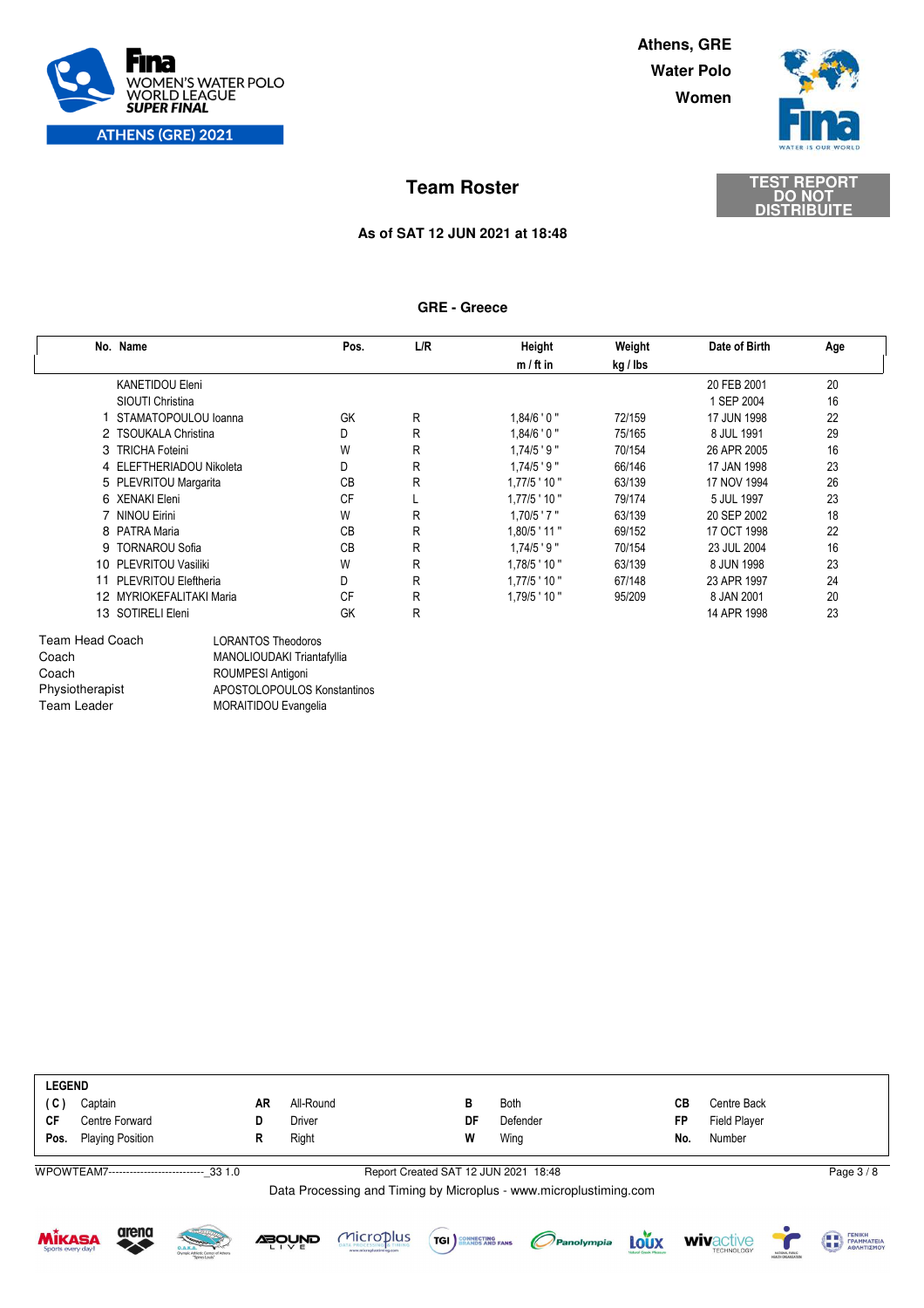

**Women Water Polo Athens, GRE**



**DISTRIBUITE**

# **DO NOT TEST REPORT Team Roster**

### **As of SAT 12 JUN 2021 at 18:48**

### **HUN - Hungary**

|    | No. Name            | Pos.      | L/R | Height         | Weight   | Date of Birth | Age |
|----|---------------------|-----------|-----|----------------|----------|---------------|-----|
|    |                     |           |     | $m / ft$ in    | kg / lbs |               |     |
|    | 1 KASO Orsolya      | GK        | R   | $1,87/6$ ' 2"  | 70/154   | 22 NOV 1988   | 32  |
|    | 2 ABEL-ANTAL Dora   | W         | R   | $1,69/5$ ' 7"  | 62/137   | 9 SEP 1993    | 27  |
|    | 2 MATE Zsuzsanna    | <b>CB</b> | R   | 1.78/5 ' 10"   | 80/176   | 1 SEP 1996    | 24  |
|    | 2 SZILAGYI Dorottya | W         | R   | $1,82/6$ ' 0 " | 68/150   | 10 NOV 1996   | 24  |
|    | 3 VALYI Vanda       | W         | R   | 1,81/5 ' 11 "  | 64/141   | 13 AUG 1999   | 21  |
|    | 4 GURISATTI Greta   | W         | R   | $1,76/5$ '9"   | 75/165   | 14 MAY 1996   | 25  |
|    | 5 SZUCS Gabriella   | D         | R   | 1.83/6'0''     | 73/161   | 7 MAR 1988    | 33  |
|    | 6 PARKES Rebecca    | <b>CF</b> | R   | 1.82/6'0''     | 83/183   | 16 AUG 1994   | 26  |
|    | 7 ILLES Anna        | D         | R   | 1,80/5 ' 11 "  | 70/154   | 21 FEB 1994   | 27  |
|    | 8 KESZTHELYI Rita   | D         | R   | 1,78/5 ' 10"   | 67/148   | 10 DEC 1991   | 29  |
|    | 9 LEIMETER Dora     | W         |     | $1,75/5$ '9"   | 78/172   | 8 MAY 1996    | 25  |
|    | 10 GYONGYOSSY Aniko | CF        | R   | $1,85/6$ ' 1"  | 98/216   | 21 MAY 1990   | 31  |
| 11 | RYBANSKA Natasa     | <b>CB</b> | R   | $1,90/6$ ' 3"  | 86/190   | 10 APR 2000   | 21  |
|    | 12 GARDA Krisztina  | D         | R   | $1,70/5$ ' 7"  | 84/185   | 16 JUL 1994   | 26  |
|    | 13 MAGYARI Alda     | GK        | R   | $1,90/6$ ' 3"  | 80/176   | 19 OCT 2000   | 20  |

| Coach           | ATS Bertalan Ferenc        |
|-----------------|----------------------------|
| Coach           | TÓTH László                |
| Team Doctor     | DR. PAVLIK Attila Miklos   |
| Physiotherapist | <b>HORVATH Akos Andras</b> |

|           | <b>LEGEND</b>           |    |           |    |             |     |                     |  |  |  |  |
|-----------|-------------------------|----|-----------|----|-------------|-----|---------------------|--|--|--|--|
| (C)       | Captain                 | AR | All-Round | в  | <b>Both</b> | CВ  | Centre Back         |  |  |  |  |
| <b>CF</b> | Centre Forward          |    | Driver    | DF | Defender    | FP  | <b>Field Player</b> |  |  |  |  |
| Pos.      | <b>Playing Position</b> |    | Right     | W  | Wing        | No. | Number              |  |  |  |  |
|           |                         |    |           |    |             |     |                     |  |  |  |  |

WPOWTEAM7---------------------------\_33 1.0

### Report Created SAT 12 JUN 2021 18:48 Page 4 / 8











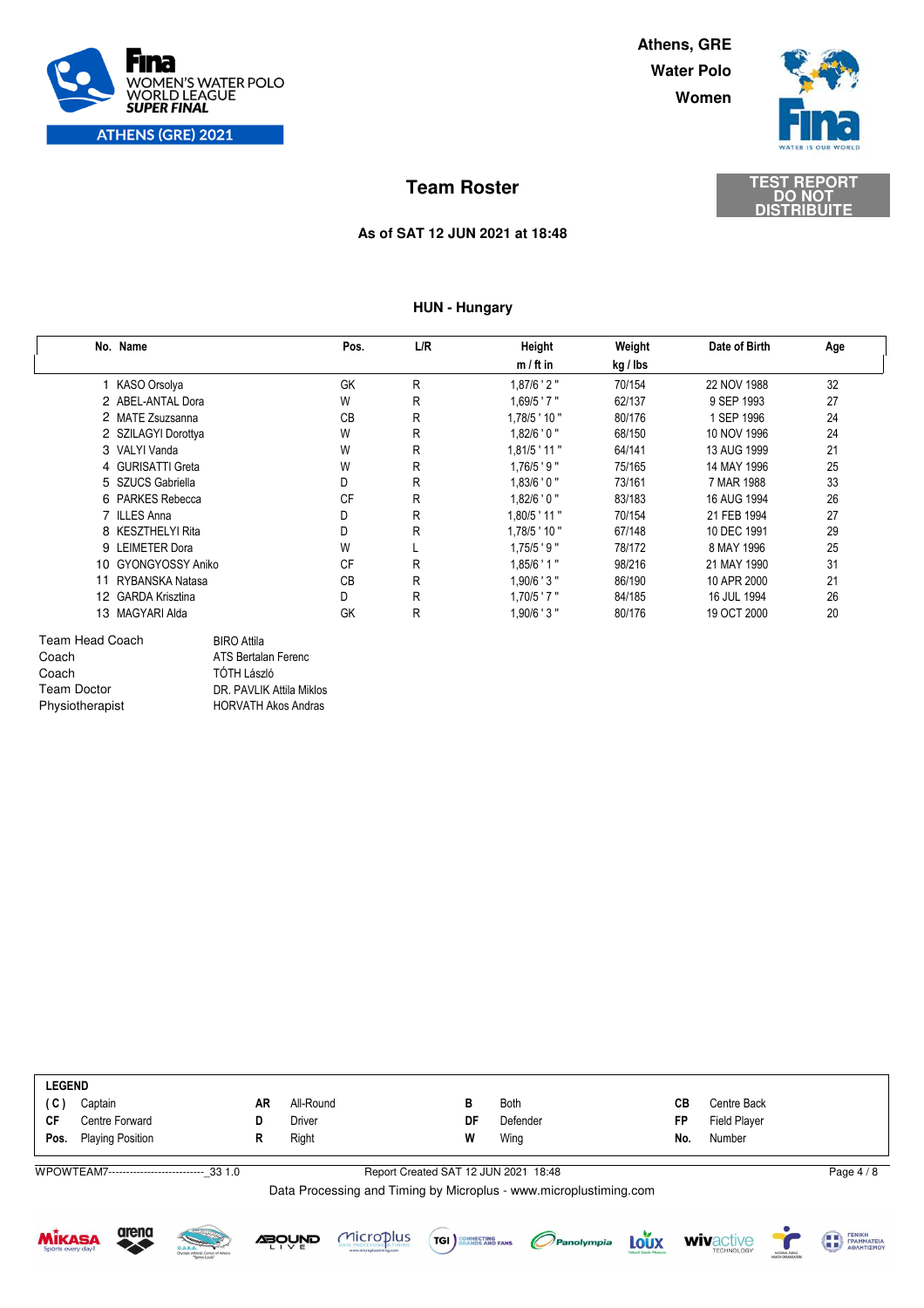

**Women Water Polo Athens, GRE**



## **DISTRIBUITE DO NOT TEST REPORT Team Roster**

### **As of SAT 12 JUN 2021 at 18:48**

### **JPN - Japan**

|                 | No. Name             | Pos.                     | L/R | Height        | Weight   | Date of Birth | Age |
|-----------------|----------------------|--------------------------|-----|---------------|----------|---------------|-----|
|                 |                      |                          |     | $m / ft$ in   | kg / Ibs |               |     |
|                 | 1 MIURA Rikako       | GK                       | R   | $1,71/5$ '7"  |          | 13 OCT 1989   | 31  |
|                 | 2 ARIMA Yumi         | D                        | R   |               |          | 9 SEP 1997    | 23  |
|                 | 3 INABA Akari        | D                        | R   |               |          | 2 FEB 1998    | 23  |
|                 | 4 URA Eruna          | D                        | R   |               |          | 14 OCT 2002   | 18  |
|                 | 5 IWANO Kaho         | <b>CB</b>                | R   |               |          | 6 AUG 1999    | 21  |
|                 | 6 KOIDE Miku         | CF                       | R   |               |          | 21 MAY 1992   | 29  |
|                 | 7 HASHIDA Maiko      | D                        | R   |               |          | 23 DEC 2000   | 20  |
|                 | 8 NIIZAWA Yuki       | D                        |     |               |          | 13 FEB 1997   | 24  |
|                 | 9 YAMAMOTO Minori    | D                        | R   |               |          | 14 OCT 1997   | 23  |
|                 | 10 KAWAGUCHI Kako    | D                        |     |               |          | 14 JUL 1999   | 21  |
| 11              | SHITARA Hikaru       | <b>CF</b>                | R   |               |          | 23 JUN 1999   | 21  |
|                 | 11 TOKUMOTO Marina   | <b>CB</b>                | R   | $1,64/5$ ' 5" |          | 2 FEB 1996    | 25  |
|                 | 12 KUDO Kyoko        | D                        | R   |               |          | 10 FEB 2001   | 20  |
|                 | 12 NISHIYAMA Fuka    | D                        |     |               |          | 19 APR 2000   | 21  |
|                 | 13 SHIOYA Minami     | GK                       | R   |               |          | 27 JUL 1997   | 23  |
| Coach           | OI Keiji             |                          |     |               |          |               |     |
| Coach           |                      | <b>MOTOMIYA Makihiro</b> |     |               |          |               |     |
| Coach           |                      | <b>KAWASAKI Namie</b>    |     |               |          |               |     |
| Physiotherapist | <b>IWATA Taisuke</b> |                          |     |               |          |               |     |

|           | <b>LEGEND</b>           |           |           |    |          |     |                     |  |  |  |  |
|-----------|-------------------------|-----------|-----------|----|----------|-----|---------------------|--|--|--|--|
| (C)       | Captain                 | <b>AR</b> | All-Round |    | Both     | CВ  | Centre Back         |  |  |  |  |
| <b>CF</b> | Centre Forward          |           | Driver    | DF | Defender | FP  | <b>Field Player</b> |  |  |  |  |
| Pos.      | <b>Playing Position</b> |           | Right     | W  | Wing     | No. | Number              |  |  |  |  |
|           |                         |           |           |    |          |     |                     |  |  |  |  |

WPOWTEAM7---------------------------\_33 1.0

Report Created SAT 12 JUN 2021 18:48 Page 5 / 8











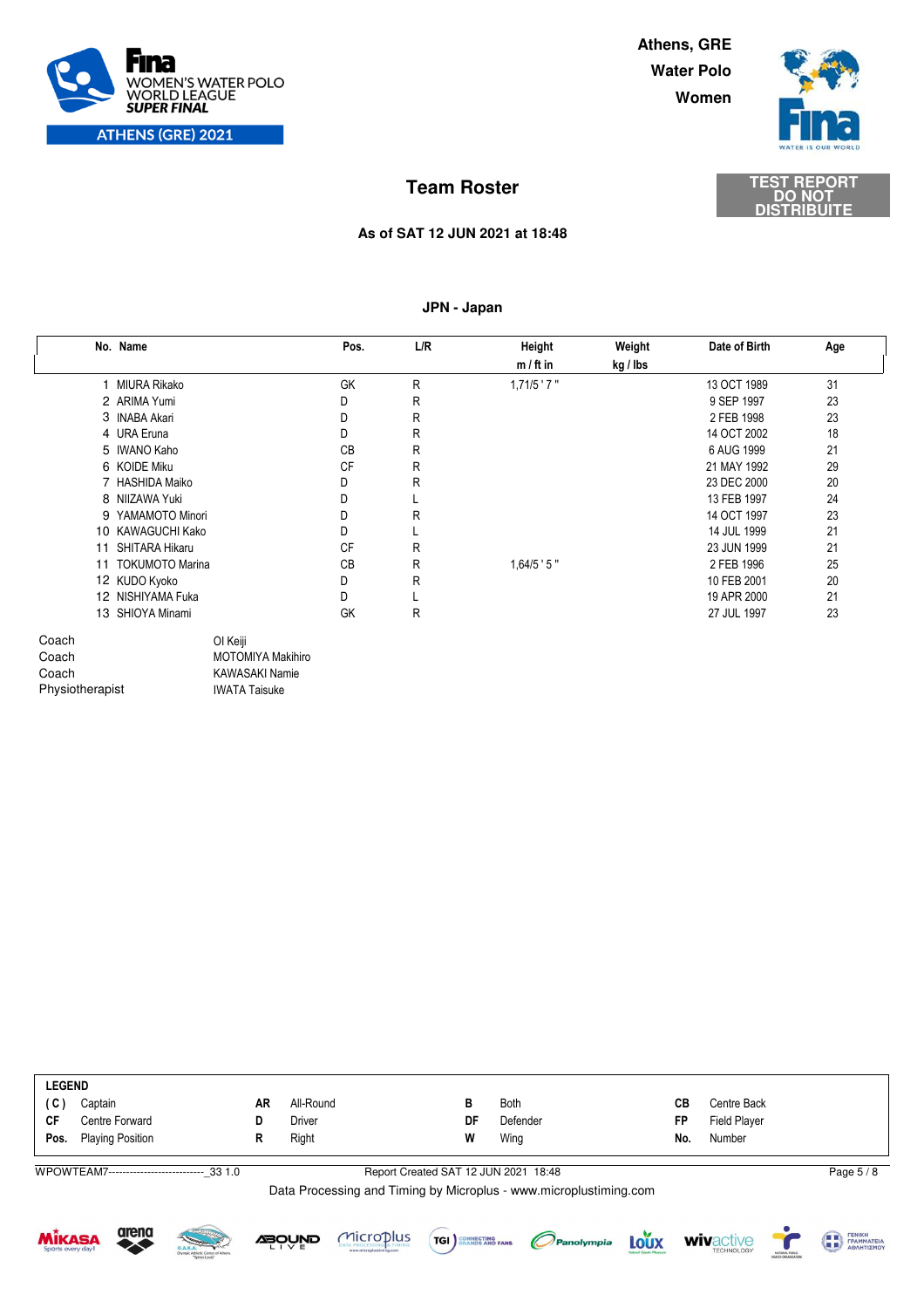

**Women Water Polo Athens, GRE**





### **As of SAT 12 JUN 2021 at 18:48**

### **KAZ - Kazakhstan**

| No. Name                                        |                         | Pos.      | L/R | Height           | Weight   | Date of Birth | Age |
|-------------------------------------------------|-------------------------|-----------|-----|------------------|----------|---------------|-----|
|                                                 |                         |           |     | $m / ft$ in      | kg / lbs |               |     |
| <b>GLUKHOVA Anastassiya</b>                     |                         |           |     |                  |          | 30 MAR 2005   | 16  |
| <b>MARTYNENKO Mariya</b>                        |                         |           |     |                  |          | 21 AUG 2004   | 16  |
|                                                 | ZHARKIMBAYEVA Alexandra | GK        | R   | $1,70/5$ ' 7"    | 60/132   | 31 JUL 1990   | 30  |
| 2 POCHINOK Darya                                |                         | D         | R   |                  | 67/148   | 13 FEB 2004   | 17  |
| 3 AKILBAYEVA Aizhan                             |                         | W         | R   | $1,70/5$ ' $7$ " | 69/152   | 13 SEP 1991   | 29  |
| 4 TUROVA Anna                                   |                         | <b>CB</b> | R   | $1,71/5$ ' $7$ " | 61/134   | 31 JUL 1990   | 30  |
| 5 YEREMINA Anastassiya                          |                         | <b>CB</b> | R   | $1,73/5$ ' 8"    | 63/139   | 19 FEB 2000   | 21  |
| 6 ROGA Darya                                    |                         | W         |     | $1,68/5$ ' 6"    | 63/139   | 3 JUL 1995    | 25  |
| 7 NOVIKOVA Anna                                 |                         | D         | R   |                  | 68/150   | 15 APR 1999   | 22  |
| 8 MURAVYEVA Darya                               |                         | <b>CF</b> | R   | $1,75/5$ '9"     | 74/163   | 18 AUG 1998   | 22  |
| 9 SHAPOVALOVA Nadezhda                          |                         | D         | R   |                  | 57/126   | 20 NOV 2002   | 18  |
| 10 KHRITANKOVA Viktoriya                        |                         | W         | R   |                  | 60/132   | 5 MAY 2001    | 20  |
| 11<br>ANOSSOVA Valeriya                         |                         | <b>CB</b> | R   |                  | 71/157   | 24 JAN 2004   | 17  |
| 12 MURATALIYEVA Anastassiya                     |                         | <b>CB</b> | R   |                  | 60/132   | 23 OCT 1999   | 21  |
| 13 KOLESNICHENKO Valeriya                       |                         | GK        | R   |                  |          | 28 AUG 2004   | 16  |
| <b>Team Head Coach</b>                          | NAURAZBEKOV Marat       |           |     |                  |          |               |     |
| Coach                                           | <b>SAZYKIN Andrey</b>   |           |     |                  |          |               |     |
| <b>RYABINKIN Vladimir</b><br><b>Team Doctor</b> |                         |           |     |                  |          |               |     |
| Physiotherapist<br>GORBATOVSKAYA Jyanyam        |                         |           |     |                  |          |               |     |
| <b>Team Leader</b>                              | <b>BALFANBAYEV Alan</b> |           |     |                  |          |               |     |
| <b>Team Leader</b><br>SHAGIROVA Nazira          |                         |           |     |                  |          |               |     |

| <b>LEGEND</b> |                              |    |           |    |             |     |                     |  |  |
|---------------|------------------------------|----|-----------|----|-------------|-----|---------------------|--|--|
| (C)           | Captain                      | AR | All-Round | в  | <b>Both</b> | CВ  | Centre Back         |  |  |
| CF            | Centre Forward               | D  | Driver    | DF | Defender    | FP  | <b>Field Player</b> |  |  |
|               | <b>Pos.</b> Playing Position | R  | Right     | W  | Wing        | No. | Number              |  |  |
|               |                              |    |           |    |             |     |                     |  |  |

WPOWTEAM7---------------------------\_33 1.0

### Report Created SAT 12 JUN 2021 18:48 Page 6 / 8













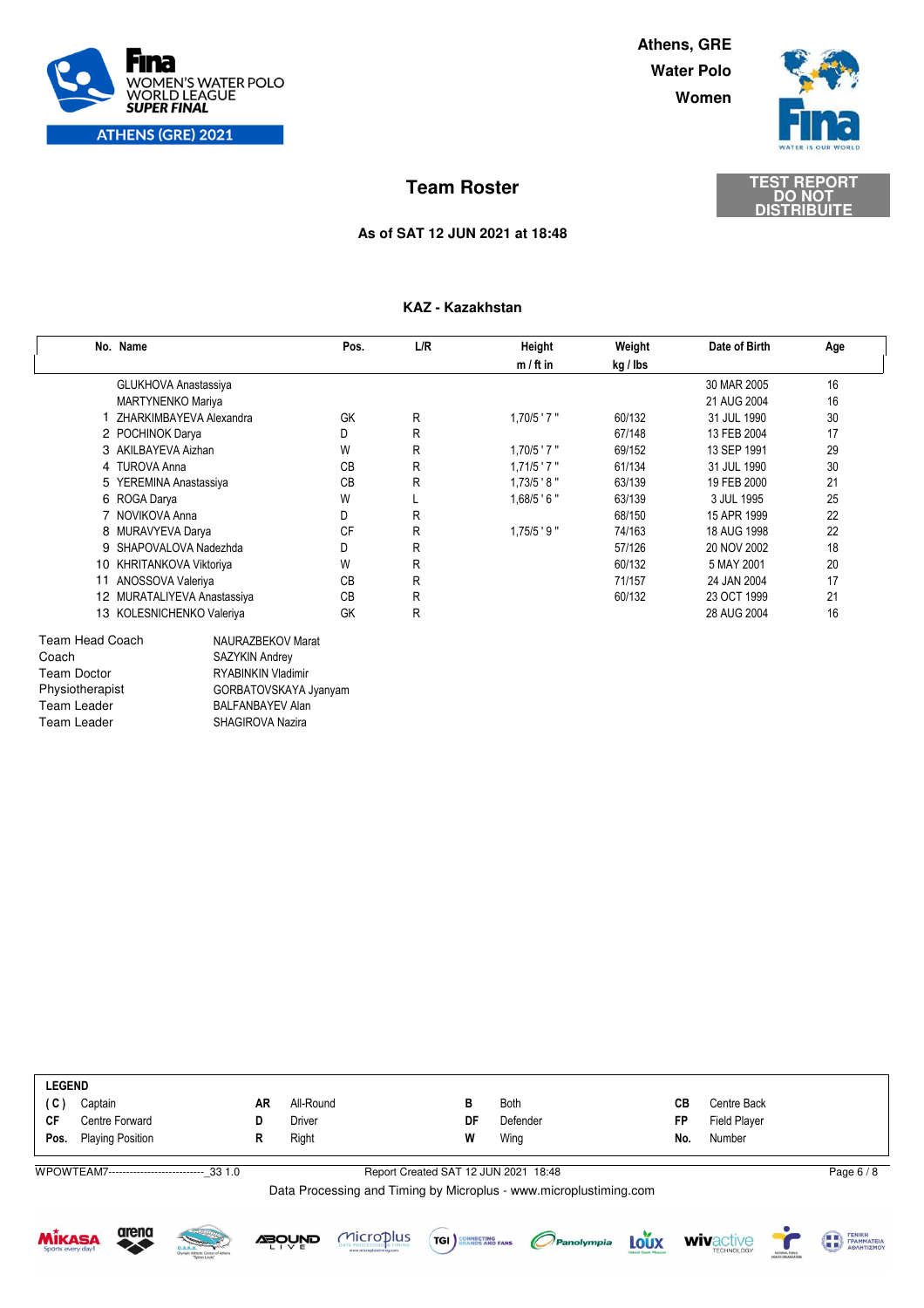

**Women Water Polo Athens, GRE**



**DISTRIBUITE**

# **DO NOT TEST REPORT Team Roster**

### **As of SAT 12 JUN 2021 at 18:48**

### **RUS - Russia**

|                        | No. Name                  | Pos.      | L/R | <b>Height</b>   | Weight   | Date of Birth | Age |  |
|------------------------|---------------------------|-----------|-----|-----------------|----------|---------------|-----|--|
|                        |                           |           |     | $m / ft$ in     | kg / lbs |               |     |  |
|                        | CHURZINA Nataliya         |           |     |                 |          | 28 MAY 1991   | 30  |  |
|                        | VAKHITOVA Veronika        |           |     | 1,78/5 ' 10"    |          | 13 JUN 1998   | 22  |  |
|                        | <b>GOLOVINA Evgenija</b>  | GK        | R   |                 |          | 14 JUL 1999   | 21  |  |
|                        | 2 BERSNEVA Maria          | D         | R   | $1,87/6$ ' 2"   | 61/134   | 17 DEC 1998   | 22  |  |
|                        | 3 PROKOFYEVA Ekaterina    | <b>CF</b> | R   | $1,76/5$ '9"    | 70/154   | 13 MAR 1991   | 30  |  |
|                        | 4 KARIMOVA Elvina         | D         | R   | $1,66/5$ ' 5"   | 62/137   | 25 MAR 1994   | 27  |  |
|                        | 5 BORISOVA Marija         | <b>CB</b> | R   | $1,84/6$ ' 0 "  | 95/209   | 28 JUL 1997   | 23  |  |
|                        | 6 FEDOTOVA Anastasia      | D         | R   | $1,68/5$ ' 6"   | 61/134   | 30 NOV 1998   | 22  |  |
|                        | 7 SERZHANTOVA Alena       | D         | R   | $1,87/6$ ' 2"   | 72/159   | 6 MAY 1998    | 23  |  |
|                        | 8 SIMANOVICH Anastasia    | <b>CB</b> | R   | $1,72/5$ '8"    | 70/154   | 23 JAN 1995   | 26  |  |
|                        | 9 TIMOFEEVA Anna          | <b>CB</b> | R   | $1,78/5$ ' 10"  | 87/192   | 18 JUL 1987   | 33  |  |
|                        | 10 SOBOLEVA Evgeniya      | <b>CB</b> | R   | $1,80/5$ ' 11 " | 75/165   | 26 AUG 1988   | 32  |  |
| 11                     | <b>IVANOVA Evgeniya</b>   | D         | R   | $1,76/5$ '9"    | 70/154   | 26 JUL 1987   | 33  |  |
|                        | 12 GLYZINA Nadezhda       | D         | R   |                 |          | 20 MAY 1988   | 33  |  |
|                        | 13 KARNAUKH Anna          | GK        | R   | $1,73/5$ '8"    | 61/134   | 31 AUG 1993   | 27  |  |
| <b>Team Head Coach</b> | <b>GAIDUKOV Aleksandr</b> |           |     |                 |          |               |     |  |
| Coach                  | <b>BELOFASTOV Andrei</b>  |           |     |                 |          |               |     |  |
| Team Doctor            | FEDOROV Alexander         |           |     |                 |          |               |     |  |
| Physiotherapist        | <b>KARIMOV Viacheslav</b> |           |     |                 |          |               |     |  |

| <b>LEGEND</b> |                         |    |           |    |             |     |                     |  |  |
|---------------|-------------------------|----|-----------|----|-------------|-----|---------------------|--|--|
| (C)           | Captain                 | AR | All-Round | в  | <b>Both</b> | CВ  | Centre Back         |  |  |
| CF            | Centre Forward          |    | Driver    | DF | Defender    | FP  | <b>Field Player</b> |  |  |
| Pos.          | <b>Playing Position</b> |    | Right     | W  | Wing        | No. | Number              |  |  |
|               |                         |    |           |    |             |     |                     |  |  |

WPOWTEAM7---------------------------\_33 1.0

Report Created SAT 12 JUN 2021 18:48 Page 7 / 8